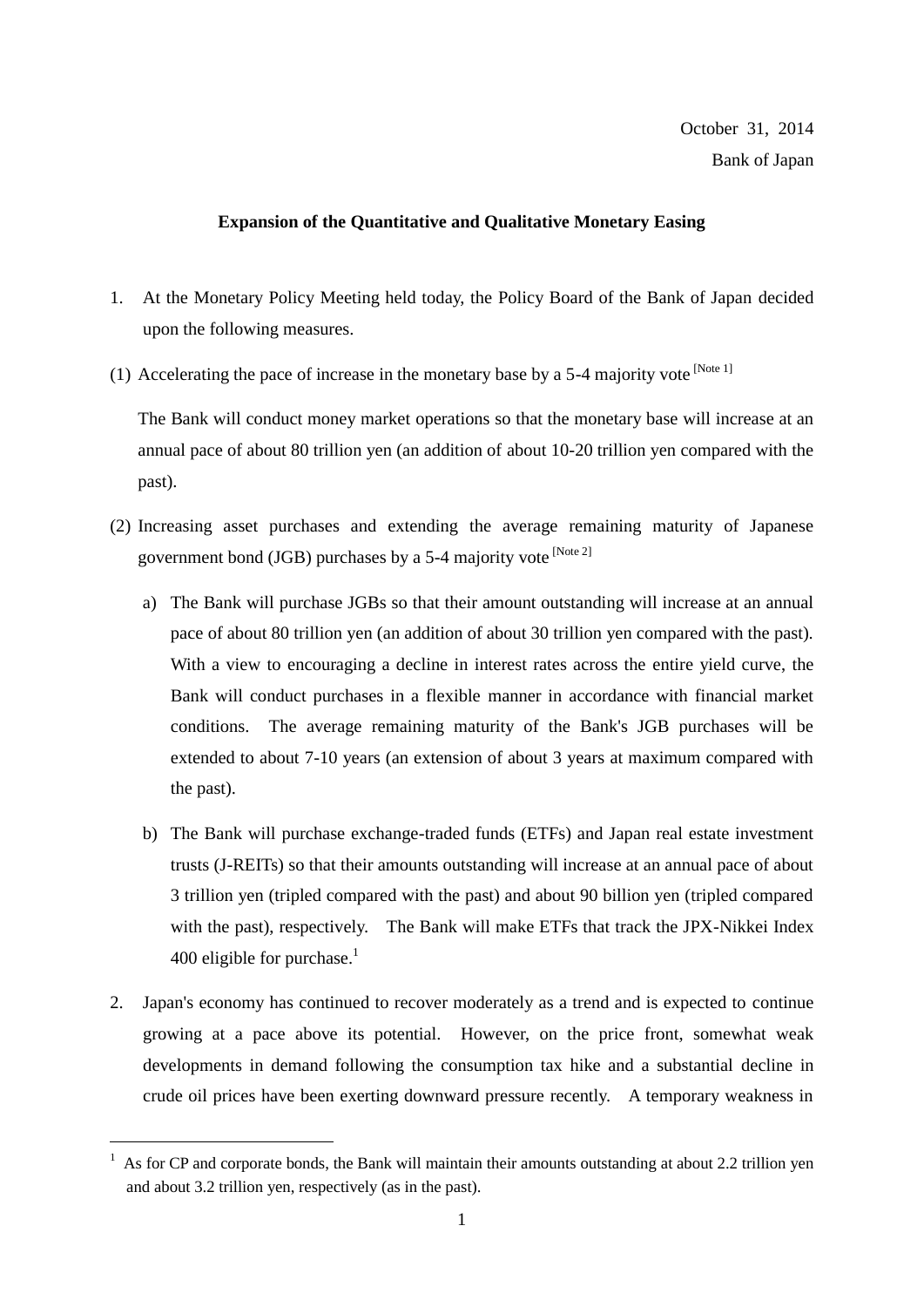demand has already started to wane, and the decline in crude oil prices will have positive effects on economic activity from a somewhat longer-term perspective and will push up prices. Nevertheless, if the current downward pressure on prices remains, albeit in the short term, there is a risk that conversion of deflationary mindset, which has so far been progressing steadily, might be delayed. To pre-empt manifestation of such risk and to maintain the improving momentum of expectation formation, the Bank judged it appropriate to expand the quantitative and qualitative monetary easing (QQE).

3. The Bank will continue with the QQE, aiming to achieve the price stability target of 2 percent, as long as it is necessary for maintaining that target in a stable manner. It will examine both upside and downside risks to economic activity and prices, and make adjustments as appropriate.<sup>2</sup> [Note 3]

[Note 3] Mr. T. Kiuchi proposed that the Bank will aim to achieve the price stability target of 2 percent in the medium to long term and designate the QQE as an intensive measure with a time frame of about two years. The proposal was defeated by an 8-1 majority vote. Voting for the proposal: Mr. T. Kiuchi. Voting against the proposal: Mr. H. Kuroda, Mr. K. Iwata, Mr. H. Nakaso, Mr. R. Miyao, Mr. Y. Morimoto, Ms. S. Shirai, Mr. K. Ishida, and Mr. T. Sato.

<sup>[</sup>Note 1] Voting for the action: Mr. H. Kuroda, Mr. K. Iwata, Mr. H. Nakaso, Mr. R. Miyao, and Ms. S. Shirai. Voting against the action: Mr. Y. Morimoto, Mr. K. Ishida, Mr. T. Sato, and Mr. T. Kiuchi. The members voting against the action considered that it was appropriate to maintain the guideline for money market operations as before.

<sup>[</sup>Note 2] Voting for the action: Mr. H. Kuroda, Mr. K. Iwata, Mr. H. Nakaso, Mr. R. Miyao, and Ms. S. Shirai. Voting against the action: Mr. Y. Morimoto, Mr. K. Ishida, Mr. T. Sato, and Mr. T. Kiuchi. The members voting against the action considered that it was appropriate to maintain the guideline for asset purchases as before.

<sup>2</sup> In line with this, the Bank pursues the QQE in an open-ended manner. On the condition that the Bank continues money market operations and asset purchases based on decisions made at this meeting, the attachment shows (1) the Bank's balance sheet projection for end-2014 and (2) the pace of annual increase in the outstanding balance of assets purchased from now on.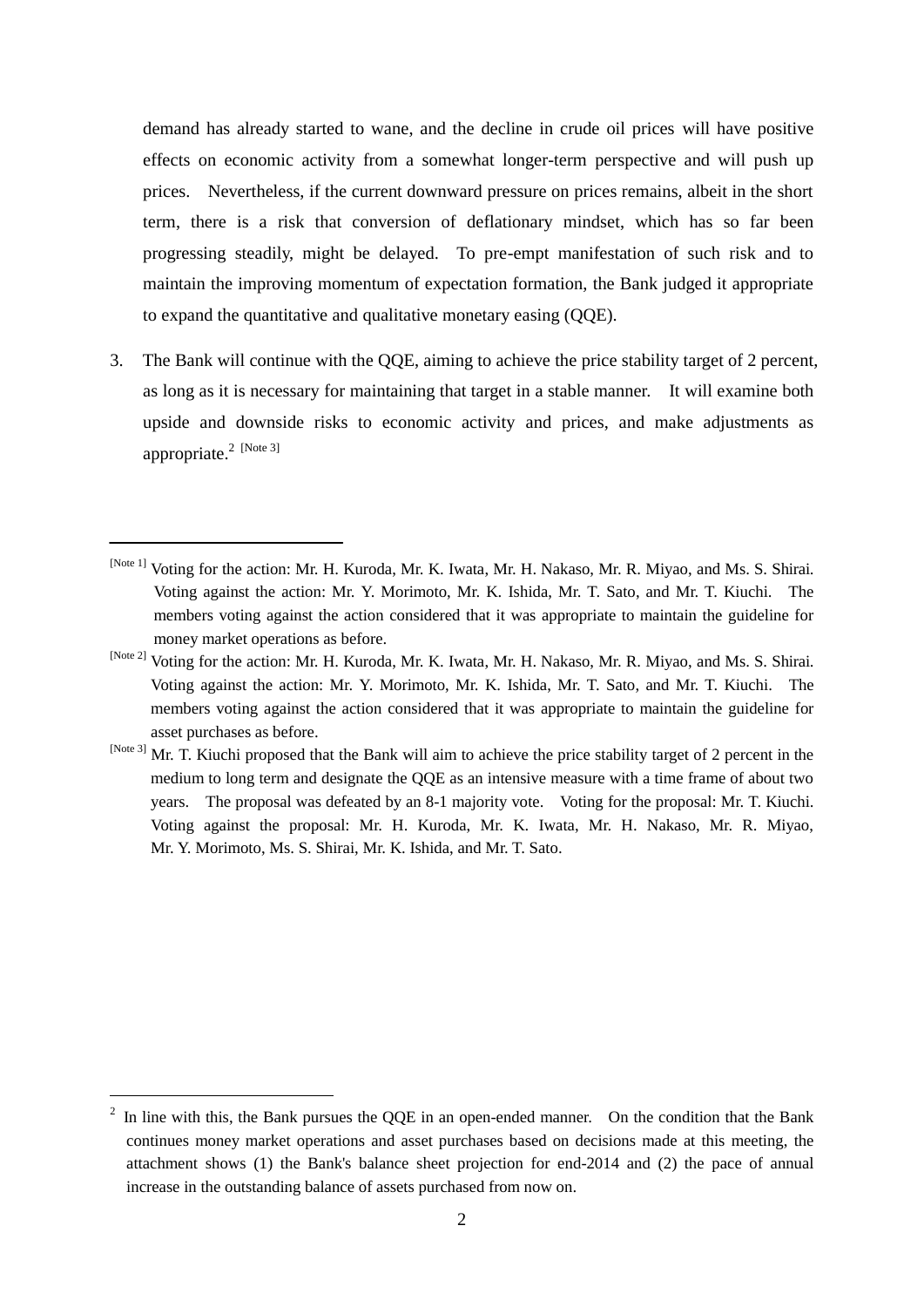Attachment

## **The Bank's Balance Sheet Projection**

| End-2013 | End-2014    | The pace of     |
|----------|-------------|-----------------|
| (actual) | (projected) | annual increase |

| Monetary base | 202 | 275<br>ں اپ | About<br>80 trillion |
|---------------|-----|-------------|----------------------|
|---------------|-----|-------------|----------------------|

Breakdown of the Bank's Balance Sheet

|                  | <b>JGBs</b>                                            | 142  | 200  | About<br>80 trillion                   |
|------------------|--------------------------------------------------------|------|------|----------------------------------------|
|                  | CP                                                     | 2.2  | 2.2  | Maintain the<br>outstanding<br>balance |
|                  | Corporate bonds                                        | 3.2  | 3.2  | Maintain the<br>outstanding<br>balance |
|                  | <b>ETFs</b>                                            | 2.5  | 3.8  | About<br>3 trillion                    |
|                  | <b>J-REITs</b>                                         | 0.14 | 0.18 | About<br>90 billion                    |
| Total<br>others) | (including)<br>assets                                  | 224  | 297  |                                        |
|                  | <b>Banknotes</b>                                       | 90   | 93   |                                        |
|                  | Current deposits                                       | 107  | 177  |                                        |
| Total            | liabilities<br>and<br>net<br>assets (including others) | 224  | 297  |                                        |